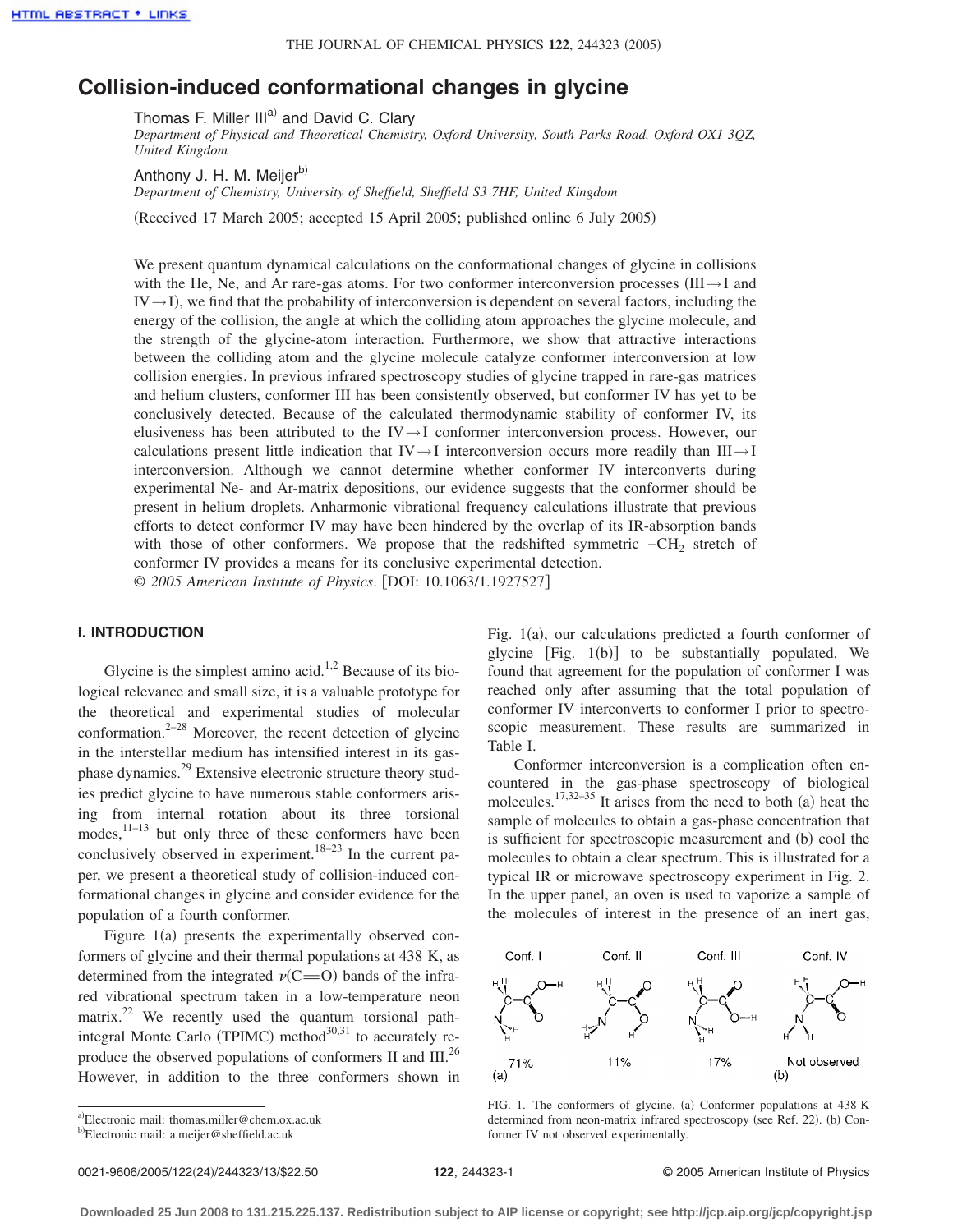TABLE I. Comparison of the experimental<sup>a</sup> and calculated<sup>b</sup> conformer populations  $(\%)$  of glycine<sup>c</sup>.

| Conf. | Expt. | 358 K<br>Calc.<br>without IC <sup>d</sup> | Calc.<br>with $IC^a$ | Expt. | 438 K<br>Calc.<br>without IC | Calc.<br>with IC |
|-------|-------|-------------------------------------------|----------------------|-------|------------------------------|------------------|
|       | 77(8) | 60.2(4)                                   | 74.9(4)              | 71(7) | 54.2(3)                      | 72.0(4)          |
| П     | 10(2) | 12.1(1)                                   | 12.1(1)              | 11(2) | 12.4(1)                      | 12.4(1)          |
| Ш     | 13(2) | 13.0(1)                                   | 13.0(1)              | 17(3) | 15.6(1)                      | 15.6(1)          |
| IV    | .     | 14.7(1)                                   | .                    | .     | 17.8(1)                      | .                |
|       |       |                                           |                      |       |                              |                  |

<sup>a</sup> Experimental populations obtained from the integrated  $\nu$ (C=O) bands of the infrared vibrational spectrum taken in a low-temperature neon matrix (see Ref. 22).

<sup>b</sup>Populations calculated at thermal equilibrium using the torsional pathintegral Monte Carlo method with a MP2/6-311++ $G^{**}$  torsional potentialenergy surface (see Ref. 26); values obtained by linear interpolation of calculations performed at 300, 400, and 500 K.

c Number in parentheses indicates the estimated error of the last reported digit. High-energy conformers not considered in this study are assumed to have interconverted to conformer I.

<sup>d</sup>Calculated populations are reported with and without assuming the total interconversion (IC) of the conformer IV population to conformer I.

providing an equilibrium Boltzmann distribution of conformers and vibrational/rotational states. The molecules are then cooled for spectroscopic analysis via, for example, free-jet expansion in which collisions with the carrier gas quench the vibrational/rotational states of the sample. $36-38$ 

The lower panel of Fig. 2 illustrates how the original conformer distribution in the oven can change during this cooling process. In the first case, the original distribution collapses vertically, preserving the conformer populations of the high-temperature equilibrium distribution. The molecules are thus vibrationally and rotationally cold but remain conformationally hot. This situation is ideal because it enables the observed populations to be related to the conformer thermodynamics of a known temperature. In the second case, some or all of the population of high-energy conformers in-



FIG. 2. Schematic illustration of conformer interconversion. The upper panel shows a typical experimental setup in which molecules are heated in an oven prior to free-jet expansion and spectroscopic analysis. The lower panel shows the corresponding distribution of conformers. During expansion, the distribution will either experience vertical collapse, preserving the population of high-energy conformers, or it will experience conformer interconversion and exhibit "missing" conformers.



FIG. 3. Arrows indicate the two interconversion processes considered in this study. The torsional angles  $\vec{\phi} = (\phi_1, \phi_2, \phi_3)$  correspond to intramolecular rotation about the C–C bond, C–O single bond, and C–N bond, respectively. Energies determined by  $CCSD(T)/MP2/6-311++G^{**}$  single-point calculations at MP2/6-311++ $G^{**}$ -optimized geometries.

terconverts to low-energy conformers, distorting the thermodynamic data obtained from the experiment and giving rise to "missing" conformers.

The degree to which interconversion occurs during cooling is usually associated with the intramolecular potentialenergy surface of the molecule.<sup>17,32–35</sup> Conformers with large barriers to interconversion are expected to be trapped during cooling and maintain their original, high-temperature population. On the other hand, conformers exhibiting low-energy pathways leading to more stable structures are more likely to be missing from the final spectrum. Implicit to this argument is the fact that, whereas the original distribution of molecules in the oven is a static property of the molecule, the theoretical description of the cooling process is a dynamical problem.

Application of this energy-barrier argument to the conformers of glycine does not seem to explain the fact that conformer III is observed experimentally but conformer IV is missing. By calculating  $CCSD(T)/6-311++G^{**}$  single-point energies at the optimized MP2/6-311++ $G^{**}$  stationary points, we predict barriers of 3.1 and 2.8 kJ/mol in the  $III \rightarrow I$  and  $IV \rightarrow I$  interconversion pathways, respectively. The small difference in these barrier heights suggests that neither conformer would be substantially more prone to interconversion, so the elusiveness of conformer IV remains a mystery. Figure 3 shows that the interconversion pathways for conformers III and IV are largely associated with individual torsional motions. The III→I pathway corresponds to internal rotation about the C–C bond ( $\phi_1$  torsion), and the IV  $\rightarrow$  I pathway involves rotation about the C–N bond ( $\phi_3$ ) torsion).

A previous study by Zhang *et al.* has considered the inelastic scattering of the glycine  $\phi_1$  torsion in collisions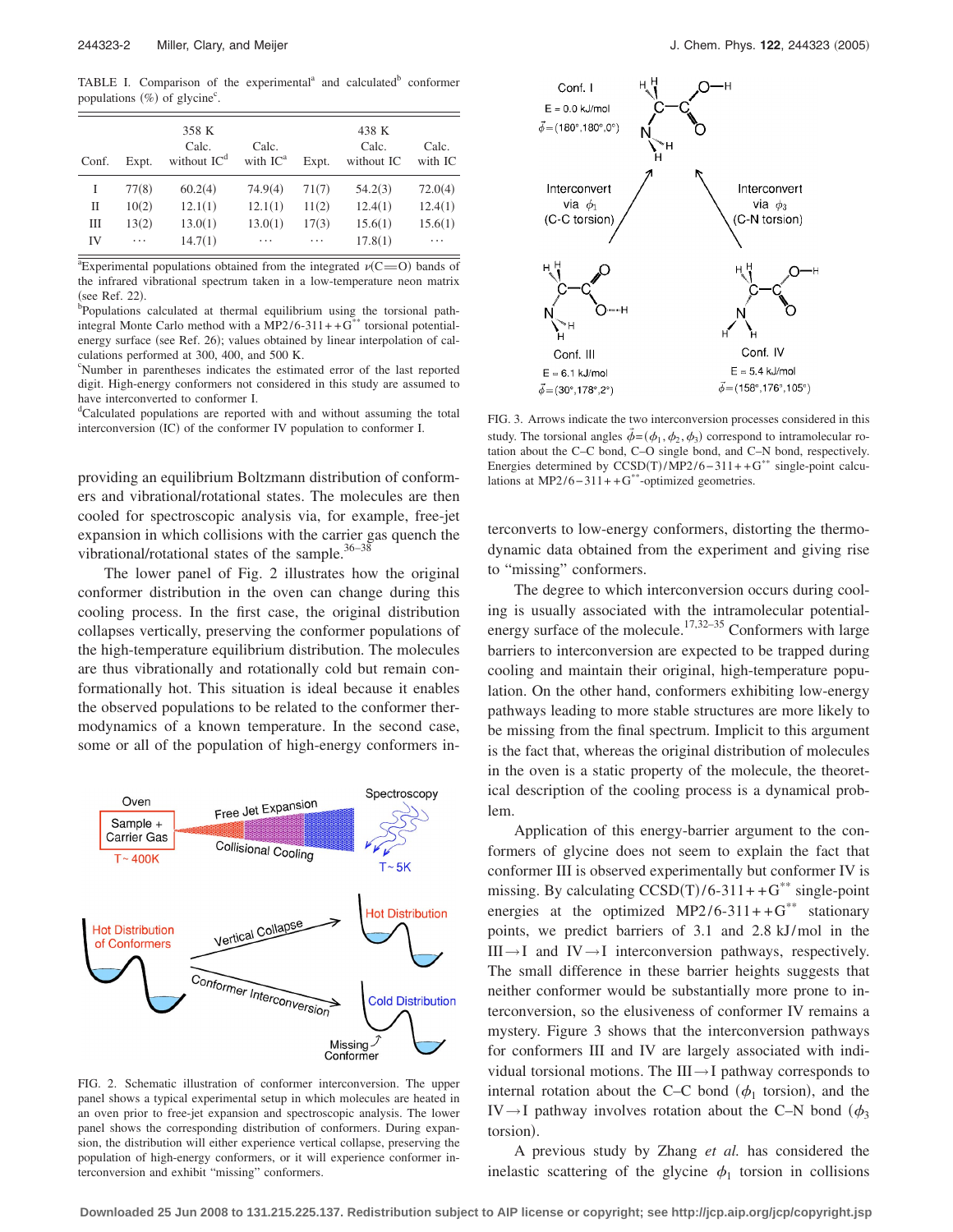with a hydrogen atom.<sup>39</sup> It reported transition probabilities from the vibrational ground state of conformer I to excited vibrational states and found that the mean value of the  $\phi_1$ torsional coordinate varied by up to 25° in the potential well of conformer I. The possibility of conformer interconversion, however, was not addressed. Bowman and co-workers have used quantum scattering calculations to study the isomerization of HCN/HNC in collisions with an argon atom. $40,41$ These studies found relatively small isomerization probabilities that increased substantially for collision energies in excess of the isomerization potential-energy barrier.

We present quantum dynamical calculations of the collision-induced conformer interconversion of the glycine amino acid. We consider both the  $III \rightarrow I$  and  $IV \rightarrow I$  interconversion processes for collisions involving the He, Ne, and Ar rare-gas atoms. Although the single-collision processes considered here constitute only a preliminary description of molecular cooling via free-jet expansion or substrate deposition, it is the first quantum-mechanical study of collision-induced conformational changes in a biomolecule of which the authors are aware. Section II presents the scattering theory that we employ in this study, and Sec. III presents the details of our calculations. Finally, Sec. IV presents the results of our calculations and a subsequent discussion.

# **II. THEORY**

In our calculations, we use the torsional close-coupling rotational infinite order sudden (TCC-IOS) method. Since we have previously used this approach to study torsional dynamics, $42$  only the most important details will be highlighted here. For further information, the reader is referred to Ref. 42.

The colliding rare-gas atom has spherical polar coordinates  $(R, \Theta, \Phi)$  with respect to the midpoint of the C–C bond in the glycine molecule. The C–C bond is taken to be the *z* axis of our coordinate with the N atom lying in the  $(+, +)$ quadrant of the *xz* plane. The *y* axis is chosen to obtain a right-handed coordinate system. In our TCC-IOS calculations we assume that the rotation of the target molecule is much slower than the time scale of the collision. Therefore, the infinite order sudden approximation is valid, and we can investigate the collision between glycine and a rare-gas atom for each initial collision geometry  $(\Theta, \Phi)$  separately. Subsequent averaging over all angles  $(\Theta, \Phi)$  yields total-energytransfer probabilities.

Only one torsion at a time is explicitly treated in our scattering calculations. The one-dimensional Hamiltonian for this torsion is

$$
\hat{H}_j = -\frac{\hbar^2}{2I_j} \frac{d^2}{d\phi_j^2} + v_j(\phi_j),
$$
\n(1)

where  $v_j(\phi_j)$  is the torsional potential-energy surface and the torsional moment of inertia  $I_i$  is defined as in Ref. 42. Diagonalizing  $H<sub>i</sub>$  in a suitable basis yields a set of eigenfunctions  $\{h_i(\phi_j)\}$  and energies  $\{E_i^j\}$  for each torsional mode *j*. See Sec. III A for the details of this calculation.

The total wave function,  $\Psi(R, \phi_j, t; \Theta, \Phi)$ , is subsequently expanded in terms of  $\{h_i(\phi_j)\}\$ as

$$
\Psi(R,\phi_j,t;\Theta,\Phi) = \sum_{\lambda}^{N_R} \sum_{i}^{N_j} c_{\lambda i}(t;\Theta,\Phi) s_{\lambda}^-(R) h_i(\phi_j), \qquad (2)
$$

where  $s_{\lambda}^-(R)$  are "wrapped" sinc-discrete variable representation (DVR) basis functions.<sup>43-47</sup> These functions are nonzero only at the grid points  $R_{\lambda}$ , where  $R_{\lambda} = \lambda * \Delta + R_{\min}$  with  $\Delta$ the grid spacing and  $R_{\text{min}}$  the minimum scattering distance.

The total Hamiltonian for this system is defined as

$$
\hat{H} = -\frac{\hbar^2}{2\mu} \frac{\partial^2}{\partial R^2} + \hat{H}_j + V_l(R, \phi_j; \Theta, \Phi).
$$
\n(3)

Inserting Eqs.  $(2)$  and  $(3)$  into the time-dependent Schrödinger equation,  $i\hbar \partial \Psi / \partial t = \hat{H} \Psi$ , and multiplying by the basis from the left, we get the following equations of motion:

$$
i\hbar \frac{\partial c_{\lambda i}(t; \Theta, \Phi)}{\partial t} = \sum_{\lambda'}^{N_{\lambda}} T_{\lambda \lambda'}^R c_{\lambda' i}(t; \Theta, \Phi)
$$

$$
+ \sum_{i'}^{N_j} B_{ii'}(R_{\lambda}; \Theta, \Phi) c_{\lambda i'}(t; \Theta, \Phi). \tag{4}
$$

Here,

$$
T_{\lambda\lambda'}^{R} = -\frac{\hbar^2}{2\mu} \left\langle s_{\lambda}^{-}(R) \middle| \frac{\partial^2}{\partial R^2} \middle| s_{\lambda'}^{-}(R) \right\rangle \tag{5}
$$

and

$$
B_{ii'}(R; \Theta, \Phi) = \langle h_i(\phi_j) | V_I(R, \phi_j; \Theta, \Phi) | h_{i'}(\phi_j) \rangle + E_i^j \delta_{ii'},
$$
\n(6)

where the close-coupling matrix elements are evaluated using the same quadrature as used to obtain  $E_i^j$ .

The solution of the equations of motion in time gives us the probabilities  $P^j_{i \to i'}(E; \Theta, \Phi)$  (see Sec. III D) for collisioninduced transition between torsional states  $i$  and  $i'$  as a function of the total energy *E*. The initial collision energy is given from *E* as  $E - E_i^j$ . From  $P_{i \to i'}^j(E; \Theta, \Phi)$  we can calculate average probabilities via

$$
P_{i\to i'}^j(E) = \frac{1}{4\pi} \int_0^{\pi} d\Theta \int_0^{2\pi} d\Phi P_{i\to i'}^j(E; \Theta, \Phi) \sin \Theta.
$$
 (7)

#### **III. COMPUTATIONAL DETAILS**

### **A. Torsional potential and eigenstates**

We have previously reported a torsional potential-energy surface  $V(\phi_1, \phi_2, \phi_3)$  for glycine based on the energies for a  $12 \times 12 \times 12$  grid of torsional angle values.<sup>26</sup> The energy of each grid point was calculated at the MP2/6-311++ $G^{**}$ level of theory, accounting for the relaxation of the nontorsional degrees of freedom. In the current study, onedimensional (1D) torsional potential-energy surfaces  $v_1(\phi_1)$ 

**Downloaded 25 Jun 2008 to 131.215.225.137. Redistribution subject to AIP license or copyright; see http://jcp.aip.org/jcp/copyright.jsp**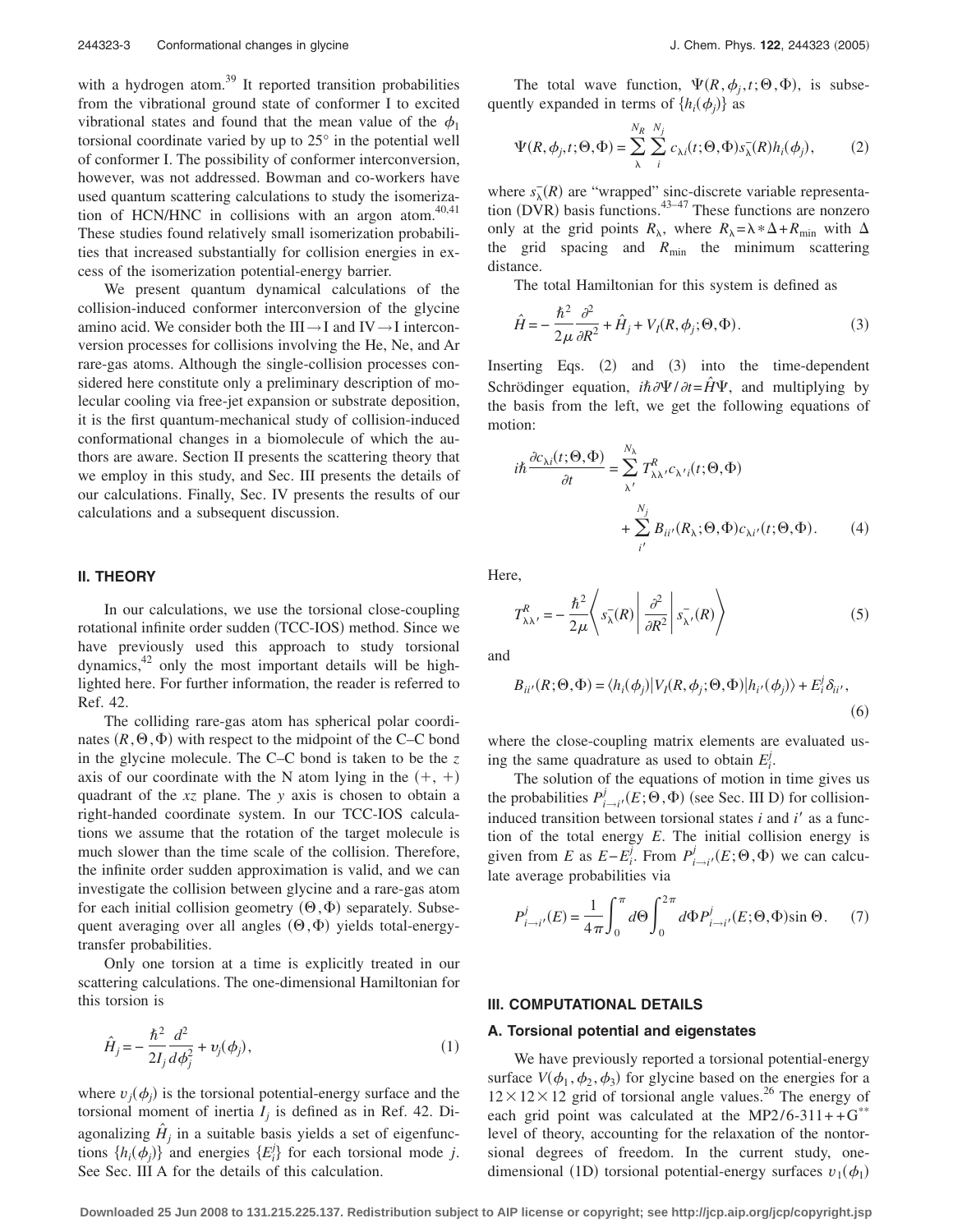TABLE II. Fitting parameter  $a_{j,n}$ (a.u. × 10<sup>-6</sup>) for the 1D torsional potentials in Eq. (8).

|                  | $III \rightarrow I$ | $IV \rightarrow 1$ |
|------------------|---------------------|--------------------|
| $\boldsymbol{n}$ | $i=1$               | $i=3$              |
| $\overline{0}$   | 4616.8              | 6021.37            |
| 1                | 762.1               | $-2377.07$         |
| $\overline{2}$   | $-1144.9$           | 649.61             |
| 3                | 499.8               | $-1455.47$         |
| $\overline{4}$   | 52.3                | 43.52              |
| 5                | 13.5                | 76.64              |
| 6                | 53.6                | 62.00              |
| 7                | $-3.1$              | $-19.01$           |
| 8                | 1.1                 | 12.99              |
| 9                | $-1.8$              | $-3.88$            |
| Fitting error    |                     |                    |
| (Avg. rms)       | 1.1                 | 0.54               |

and  $v_3(\phi_3)$  were obtained from  $V(\phi_1, \phi_2, \phi_3)$  by calculating the minimum-energy pathways for  $III \rightarrow I$  and  $IV \rightarrow I$  interconversions, respectively. The pathways were calculated at 360 points along the corresponding torsional coordinate, and the points were fitted using periodic functions of the form

$$
v_j(\phi_j) = \frac{a_{j,0}}{2} + \sum_{n=1}^{9} a_{j,n} \cos(n\phi_j), \quad j = 1,3.
$$
 (8)

The fitting parameters  $a_{i,n}$  are reported in Table II. The conformer interconversion barriers calculated using the  $v_j(\phi_j)$ agree well with the reference CCSD(T) calculations reported in the Introduction. Specifically, for the III $\rightarrow$ I  $[IV\rightarrow I]$  interconversion pathway, the  $CCSD(T)/6-311++G^{**}//$  $MP2/6-311++G^{**}$  value of 3.1 [2.8] kJ/mol for the barrier height agrees well with the  $v_1$   $[v_3]$  value of 3.2 [3.0] kJ/mol.

For each torsion, the potential  $v_j(\phi_j)$  in Eq. (8) is used to construct the 1D Hamiltonian  $\hat{H}_j$  in Eq. (1). The moment of inertia values of  $I_1$ =123 691.0 a.u. and  $I_3$ =11 652.3 a.u. is employed as in the previous work.<sup>26</sup> Eigensolutions of the  $\hat{H}_i$ are obtained by diagonalization in the basis of functions  $(1/\sqrt{2\pi})e^{\pm ik\phi}$ ,  $k=0,1,\ldots,1000$ . Figure 4 presents the 1D torsional potential curves [Eq. (8)] and their corresponding eigenfunctions. Each eigenfunction plotted in the figure is vertically translated according to its eigenvalue.

The potential curve for the  $C-C$  torsion (Fig. 4, left panel) has minima at  $\phi_1 = 180^\circ$  for conformer I and at  $\phi_1 = \pm 30^\circ$  for the symmetric, nonplanar geometries of conformer III. This torsional potential curve differs from the one presented in Ref. 39 in two ways: it exhibits double-well character for conformer III and has a substantially lower barrier to interconversion (3 kJ/mol vs 3 kcal/mol). The differences are attributed to the fact that the potential curve presented in the current study is calculated at a different level of theory, employing a substantially larger basis set, and accounts for the adiabatic relaxation of the rest of the molecule as a function of the torsional coordinate. The relatively small barrier that we calculate for III→I interconversion is more consistent with the upper-bound estimate of 5.8 kJ/mol obtained from matrix annealing experiments.<sup>18</sup> The C–N torsional potential curve (right panel) has minima at  $\phi_3 = 0^\circ$  for conformer I and at  $\phi_3 = \pm 105^\circ$  for the symmetric, nonplanar geometries of conformer IV. Comparison of the potential curves shown in Fig. 4 reiterates the fact that the torsional barrier for interconversion from the higher-energy conformers (III or IV) to conformer I is almost identical.

Despite the basic similarities of the two potential curves in Fig. 4, the torsional eigenfunctions differ substantially. The moment of inertia for the C–N torsion  $(I_3)$  is approximately an order of magnitude smaller than that of the C–C torsion  $(I_1)$ , which contributes to larger spacing between the



FIG. 4. Potential surfaces  $v_j(\phi_j)$  and vibrational eigenfunctions for the C–C torsion  $\phi_1$  (left panel) and the C-N torsion  $\phi_3$  (right panel). Eigenfunctions plotted in red  $(v_{28}$  and  $v_{29}$  in the left panel and  $v_5 - v_7$  in the right panel) have nonzero amplitude corresponding to both conformers.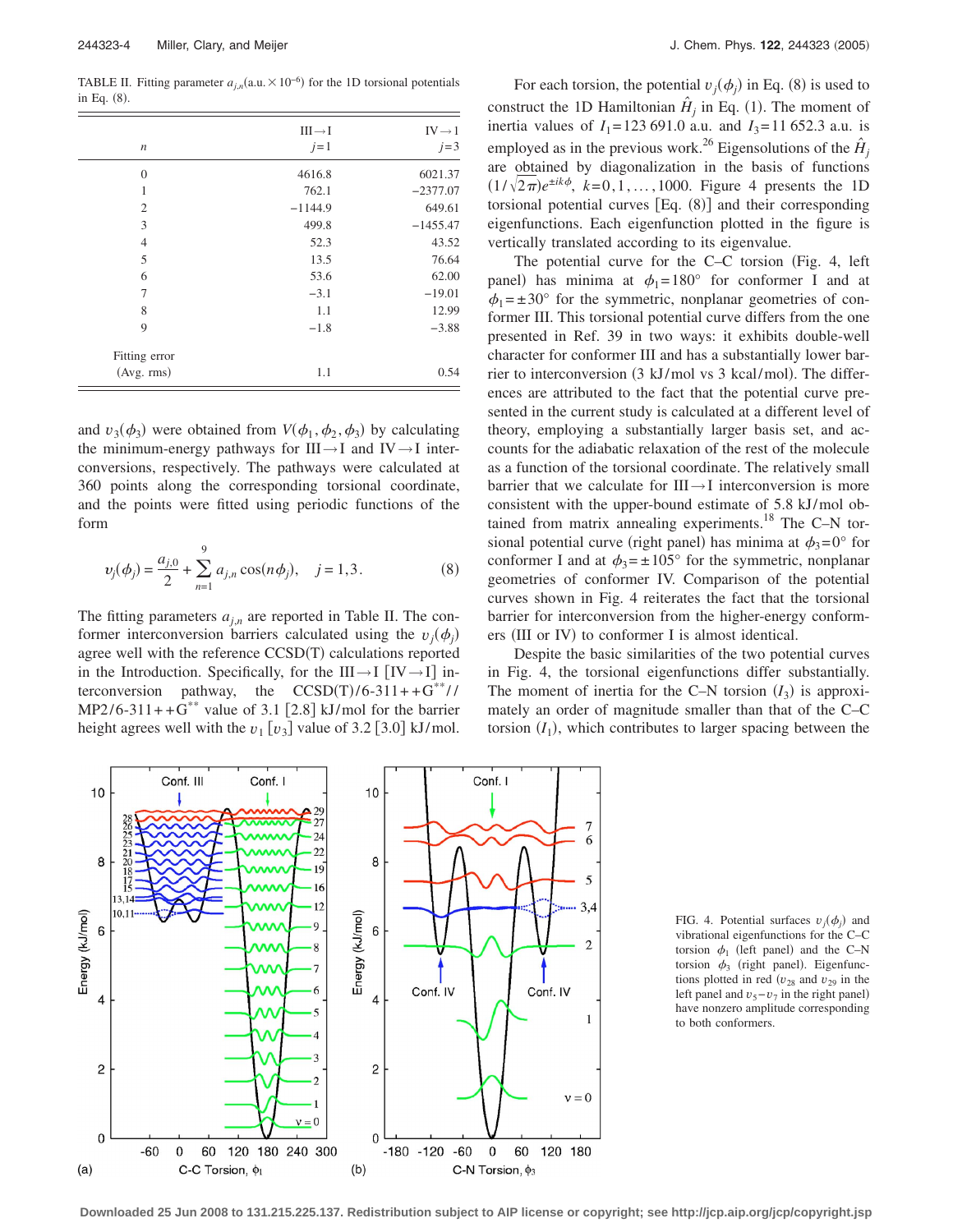C–N torsional eigenvalues and a greater degree of tunneling in the corresponding eigenfunctions. Furthermore, we note that the torsional barrier to  $IV \rightarrow I$  conformer interconversion is narrow in comparison to that for  $III \rightarrow I$  interconversion. Eigenfunctions exhibiting amplitude in both conformer wells (plotted in red) are found only at the very top of the interconversion barrier in the left panel, whereas they occur deeper in the conformer wells of the right panel.

#### **B. Definition of conformer population**

To simulate collision-induced conformer interconversion, we consider vibrationally inelastic scattering from the ground state of the higher-energy conformer. For example, in studying the III→I interconversion process, the glycine molecule is prepared in the  $\nu=10$  vibrational state (see Fig. 4), and the angle-averaged transition probabilities  $P_{10\rightarrow i'}^1(E)$  are calculated for  $i'=0,1,\ldots,34$ . Likewise, for the IV $\rightarrow$ I interconversion process, the molecule is prepared in the  $\nu=3$ state, and the  $P_{3\rightarrow i'}^3(E)$  are calculated for  $i'=0,1,\ldots,10$ . Fewer states are needed to describe IV→I interconversion because of the larger spacing of the eigenvalues.

Having obtained the transition probabilities, we relate them to the postcollision torsional distribution

$$
\rho_j(\phi_j, E) = \sum_{i'=0}^{N_j} |h_{i'}(\phi_j)|^2 P_{i \to i'}^j(E), \qquad (9)
$$

where *j* indicates the torsion under consideration,  $N_i$  is the number of vibrational states included in the scattering calculation, and *i* is the ground state of the preinterconversion conformer. As was previously stated, if  $j = 1$ , then  $N_j = 34$  and  $i=10$ , and if  $j=3$ , then  $N_i=10$  and  $i=3$ .

The torsional distribution is integrated over the range of angles associated with conformer I to yield the total collision-induced probability of interconversion,

$$
P_j^{\text{TIC}}(E) = \int_A^B d\phi_j \rho_j(\phi_j, E) - C_j,
$$
 (10)

where the integration range corresponds to the positions of the torsional interconversion barrier peaks. That is, when  $j=1$ ,  $[A,B]=[98^\circ, 262^\circ]$ , and when  $j=3$ ,  $[A,B]$  $=[-66^{\circ}, 66^{\circ}]$  (see Fig. 4). The constant in Eq. (10),

$$
C_j = \int_A^B d\phi_j |h_i(\phi_j)|^2,
$$
\n(11)

ensures that in the absence of a collision, the total probability of interconversion is zero. This term is necessary because the initial C–N torsional eigenfunction  $h_3(\phi_3)$  has about 2% of its probability distribution in conformer I. Finally, we note that with the use of angle-dependent transition probabilities  $P^j_{i\to i'}(E; \Theta, \Phi)$  in Eq. (9), it is also straightforward to calculate the angle-dependent torsional distribution  $\rho_j(\phi_j, E; \Theta, \Phi)$  and the angle-dependent total probability of interconversion  $P_j^{\text{TIC}}(E; \Theta, \Phi)$ .

Clearly, Eq. (10) is not the only possible definition of interconversion probability. We employ it because it is convenient and intuitive, but we also note that this definition allows high-energy vibrational states, which are not localized in either conformer well, to contribute to the calculated probability of interconversion. In reality, the degree to which these excited states are quenched into conformer I by subsequent collisions is a dynamical problem not addressed in the current study.

As an alternative definition, we introduce the "direct" interconversion probability

$$
P_j^{\text{DIC}}(E) = \sum_{i'=0}^{i-1} P_{i \to i'}^j(E), \tag{12}
$$

which only includes contributions to interconversion arising from quenching transitions  $(i' \le i)$ . It is evident from Fig. 4 that the lower-energy states included in direct interconversion are localized almost entirely in the conformer I potential well. A similar definition was used to describe the isomerization of HCN/HNC by Lan and Bowman.<sup>40</sup> Both the total interconversion probability  $P_j^{\text{TIC}}(E)$  and the more stringently defined direct interconversion probability  $P_j^{\text{DIC}}(E)$  are considered in this study.

# **C. Interaction potential**

As in previous studies,  $42.48$  the potential of interaction  $V_I$ between the colliding rare-gas atom (He, Ne, or Ar) and the atoms of glycine (H, C, N, and O) were described using simple, pairwise expansions of the form

$$
V_I = \sum_{i=1}^{N} V_i(R_i),
$$
\n(13)

where  $R_i$  is the distance from the rare-gas atom to the glycine atom *i* and *N* is the number of atoms in glycine. For the helium collisions, the pair-interaction function  $V_i(R_i)$  was calculated using

$$
V_i(R_i) = A_i \exp(-B_i R_i), \qquad (14)
$$

with parameters  $(A=8.00E_h$  and  $B=2.33a_0$ ) when *i* is a H atom and  $(A=39.92E_h$  and  $B=2.01a_0$ ) otherwise.<sup>49</sup> Longrange van der Waals attractions between the He and glycine atoms are expected to be negligible over the range of collision energies considered here.

For calculations involving the more polarizable Ne and Ar atoms, van der Waals interactions were included via the exponential-6 functional form

$$
V(R) = \epsilon [6 \exp[\alpha (1 - x)] - \alpha x^{-6}]/(\alpha - 6),
$$
 (15)

where  $x=R/R_e$  and with parameters  $\epsilon$ ,  $R_e$ , and  $\alpha$  listed inTable III. These values were obtained using the prescription described in Ref. 50 with updated experimental data.<sup>51,52</sup>

#### **D. Wave-packet calculations**

The wave-packet calculations presented here were performed in a similar fashion to the calculations in Ref. 42. We propagated an initial wave packet of the form

**Downloaded 25 Jun 2008 to 131.215.225.137. Redistribution subject to AIP license or copyright; see http://jcp.aip.org/jcp/copyright.jsp**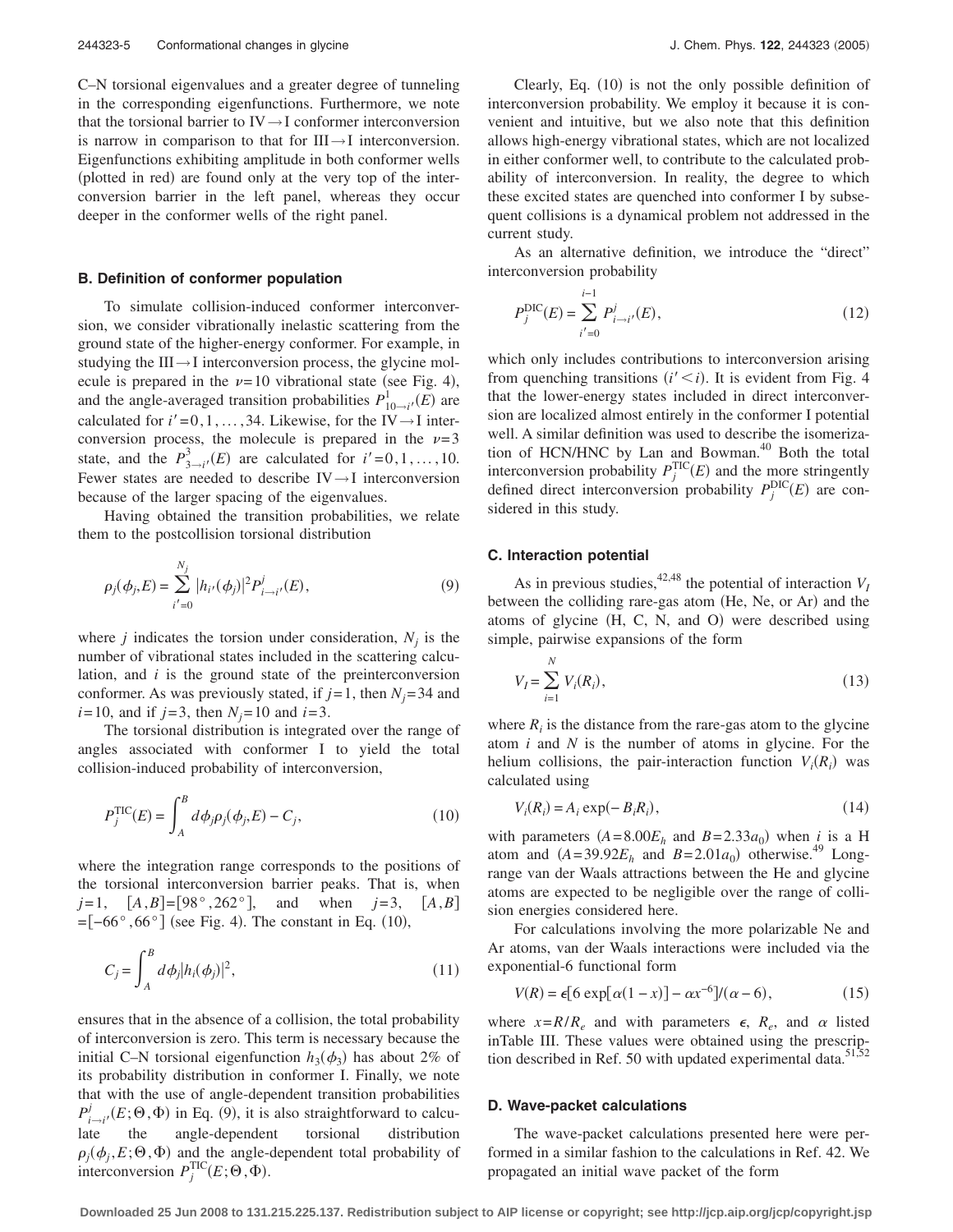TABLE III. Parameters used for Ne-glycine and Ar-glycine interaction potentials  $[Eq. (15)].$ 

|                  | $R_{e}/a_{0}$ | $\epsilon/10^{-6}E_h$ | $\alpha$ |
|------------------|---------------|-----------------------|----------|
| $Ne-\{C, N, O\}$ | 5.84          | 134                   | 13.0     |
| $Ne-H$           | 6.15          | 64                    | 14.3     |
| $Ar-\{C,N,O\}$   | 6.58          | 221                   | 14.6     |
| $Ar-H$           | 6.75          | 116                   | 15.1     |

$$
G(R) = \frac{1}{\sqrt[4]{2\pi\beta}} \exp(-ik_0 R) \exp\left[\frac{-(R - R_0)^2}{4\beta}\right],
$$
 (16)

using a  $(m=6 \text{ and } n=4)$  symplectic integrator.<sup>53</sup> During the calculations, the wave function was absorbed at the edges of the grid to avoid unphysical reflections using a damping function of the form  $\exp(-\alpha (R - R_a)^2)$ .<sup>54</sup> To cut down on the size of the calculation, we used a grid point selection scheme similar to the one in Ref. 55. Thus, we restricted our calculation to the area of the grid where the potential lay between  $V_c^{(i)}$  at small *R* and  $V_c^{(o)}$  at large *R*. Starting positions  $R_0$  and absorption regions  $R_a$  were shifted accordingly to take account of this. All calculations were performed on a Pentium IV processor using the GOTO BLAS (Ref. 56) for the matrixvector multiplications and FFTW (Refs. 57-59) for the fast Fourier transforms.

The asymptotic analysis of the time-dependent calculations was done in two ways. First, we calculated energydependent reaction probabilities via the flux through a surface at a distance  $\overline{R}_{f}^{60}$ . Secondly, we used the damping for the wave packet to calculate transition probabilities through a wave packet splitting technique.  $61,62$  The use of both methods enabled us to check the convergence of the reaction probabilities.

The latter transition probabilities were also employed to calculate the collision times reported in this article. We use the definition of collision time provided in Ref. 42. See Table IV for a summary of the parameters used in the wave-packet calculations.

# **E. Infrared spectrum calculations**

To construct the IR spectra presented in Sec. IV C, vibrational frequency calculations including anharmonic corrections were performed at the MP2/6-311++ $G^{**}$  level of theory for conformers I–IV of glycine. All electronic structure calculations presented in the current paper were performed using the GAUSSIAN03 package. $63$  The spectra for the individual conformers were generated from the calculated anharmonic frequencies and the harmonic absorption intensities using Lorentzian functions with a full width half maximum of  $5 \text{ cm}^{-1}$ . Only the fundamental bands were included in the generation of these spectra.

By virtue of Beer's law, the combined absorption spectrum for a distribution of conformers can be constructed from a weighted sum of the individual conformer spectra, where the weighting factor for the spectrum of each conformer is the same as the population of that conformer in the distribution. That is, the IR spectrum corresponding to the equilibrium distribution of conformers at 0 K will simply be the same as the spectrum of the lowest-energy conformer. However, a spectrum corresponding to a more complicated distribution of conformers will be a linear combination of the individual conformer spectra. In Sec. IV C, we present spectra for two possible distributions of the glycine conformers at 438 K, where the conformer populations (and thus the weighting factors for the individual spectra) are calculated using the torsional path-integral Monte Carlo (TPIMC) method.<sup>26</sup>

# **IV. RESULTS AND DISCUSSION**

## **A. Scattering calculation results**

Figure 5 presents the calculated probabilities of  $III \rightarrow I$ and  $IV \rightarrow I$  conformer interconversions due to collisions involving the He, Ne, and Ar rare-gas atoms. These total probabilities  $P_j^{\text{TIC}}(E)$ , which are defined in Eq. (10), are plotted as a function of the energy of the collision (i.e., the initial translational energy of the rare-gas atom). The vertical lines indicate the torsional potential-energy barrier for the respective interconversion processes.

TABLE IV. Various parameters for the wave-packet calculations. All values are in a.u. Value (X) is the value for the calculations involving rare-gas atom *X*.

| Variable                   | Explanation                             | Value (He)           | Value (Ne)           | Value (Ar)           |
|----------------------------|-----------------------------------------|----------------------|----------------------|----------------------|
| β                          | Width of initial wave packet            | 0.085                | 0.05                 | 0.05                 |
| $R_0$                      | Center of initial wave packet           | 40.0                 | 41.0                 | 41.0                 |
| $E_0$                      | Initial energy of wave packet           | 0.005                | 0.005                | 0.005                |
| $N_R$                      | Number of grid points in $R$ coordinate | 600                  | 600                  | 600                  |
| $R_{\min}$                 | Minimum scattering distance             | 0.0                  | 0.0                  | 0.0                  |
| $R_{\text{max}}$           | Maximum scattering distance             | 50.0                 | 50.0                 | 50.0                 |
| $\Delta t$                 | Time step in propagation                | 20.0                 | 20.0                 | 20.0                 |
| $R_f$                      | Scattering distance for flux analysis   | 42.4                 | 45.9                 | 45.9                 |
| $R_a$                      | Scattering absorption distance          | 43.0                 | 46.0                 | 46.0                 |
| $\alpha$                   | Strength of absorption                  | 0.0015               | 0.005                | 0.005                |
|                            | Potential cutoff for inner edge grid    | 0.3                  | 0.3                  | 0.3                  |
| $V_c^{(i)}\over V_c^{(o)}$ | Potential cutoff for outer edge grid    | $1.0 \times 10^{-6}$ | $1.0 \times 10^{-6}$ | $1.0 \times 10^{-6}$ |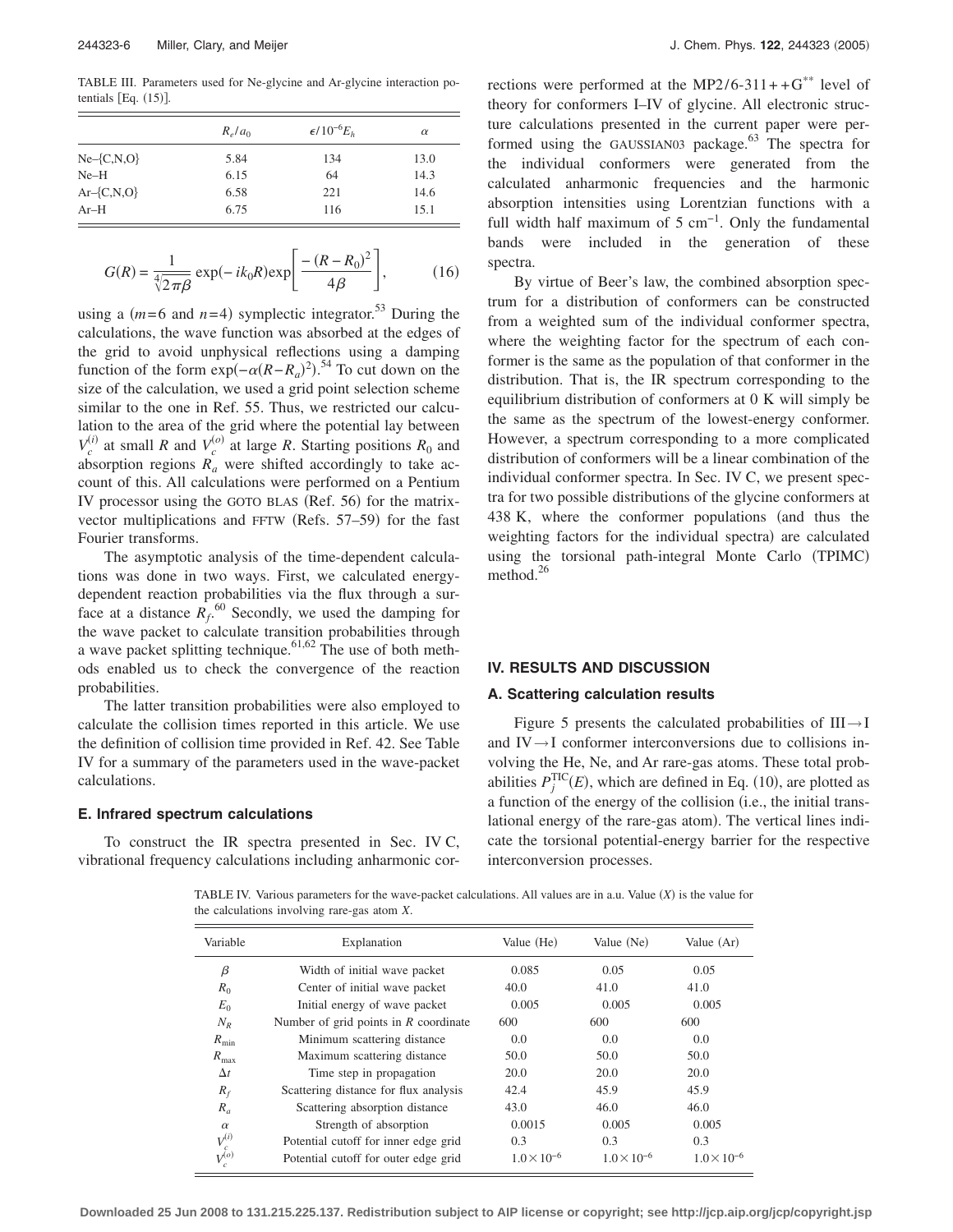

FIG. 5. Angle-averaged total interconversion probabilities calculated for the (a)  $III \rightarrow I$  and (b)  $IV \rightarrow I$  processes as a function of collision energy. Results shown for collisions involving the He, Ne, and Ar rare-gas atoms. The vertical line indicates the energy of the torsional barrier to interconversion.

An important initial observation from Fig. 5 is that interconversion actually does occur. Substantial Ne- and Arinduced interconversion probabilities are calculated for both processes, particularly for collision energies in excess of the torsional barrier. The He-induced interconversion probabilities show similar dependence on collision energy but are consistently smaller in magnitude.

Figure 6 shows that when the direct definition of conformer interconversion is employed [Eq. (12)], similar trends emerge. Conformer interconversion remains strongest for collisions involving the Ne and Ar rare-gas atoms, and neither III $\rightarrow$ I nor IV $\rightarrow$ I interconversion appears to be markedly favored, particularly for collision energies in excess of the torsional barrier. Because the direct interconversion probability only includes contributions from quenching transitions, it is expected that the magnitude of the probabilities in Fig. 6 is lower than those in Fig. 5. However, the pronounced III→I probability peaks at 300 and 250 K for the Ne and Ar collisions, respectively, are interesting and unexpected features of Fig.  $6(a)$ . These peaks resemble quantummechanical resonances between vibrational states, but inspection of the individual state-to-state transition probabilities reveals no dominant contribution. We will consider the origin of this low-energy interconversion probability later in Sec. IV B.

A more detailed picture of conformer interconversion is available from the angle-dependent interconversion probabilities  $P_j^{\text{TIC}}(E; \Theta, \Phi)$  for Ne-glycine collisions at 290 K [Fig.  $7(a)$ ] and 430 K [Fig.  $7(b)$ ]. These probability plots show that only a few collision angles contribute to the angleaveraged results in Figs. 5 and 6. However, for the active angles, large probabilities of over 50% are found for both interconversion processes.

At both collision energies shown in Fig. 7, the  $IV \rightarrow I$ interconversion probability (right column) has distinct peaks around collision angles  $(\cos \Theta, \Phi) = (0.8, 20^{\circ})$  and  $(0.2,$ 60°-. The molecular illustrations show that these collision angles correspond to glancing blows of the rare-gas atom against the hydrogen atoms on the amine group. In each picture, the stricken hydrogen atom is colored black. The twisting motion of this amine group corresponds to the IV  $\rightarrow$  I interconversion coordinate (see Fig. 3), so it is natural that excitation of this mode should lead to large interconversion probabilities.

A similar ballistic interpretation helps to explain the  $III \rightarrow I$  interconversion probabilities in the left column of Fig. 7. At a collision energy of 430-K, the probability has distinct peaks which correspond to glancing blows against the two carbonyl oxygens (at  $\Phi = 0^{\circ}$  and  $\Phi = 180^{\circ}$ ) as well as a peak



FIG. 6. Angle-averaged direct interconversion probabilities calculated for the (a)  $III \rightarrow I$  and (b)  $IV \rightarrow I$  processes as a function of collision energy. Results shown for collisions involving the He, Ne, and Ar rare-gas atoms. The vertical line indicates the energy of the torsional barrier to interconversion.

**Downloaded 25 Jun 2008 to 131.215.225.137. Redistribution subject to AIP license or copyright; see http://jcp.aip.org/jcp/copyright.jsp**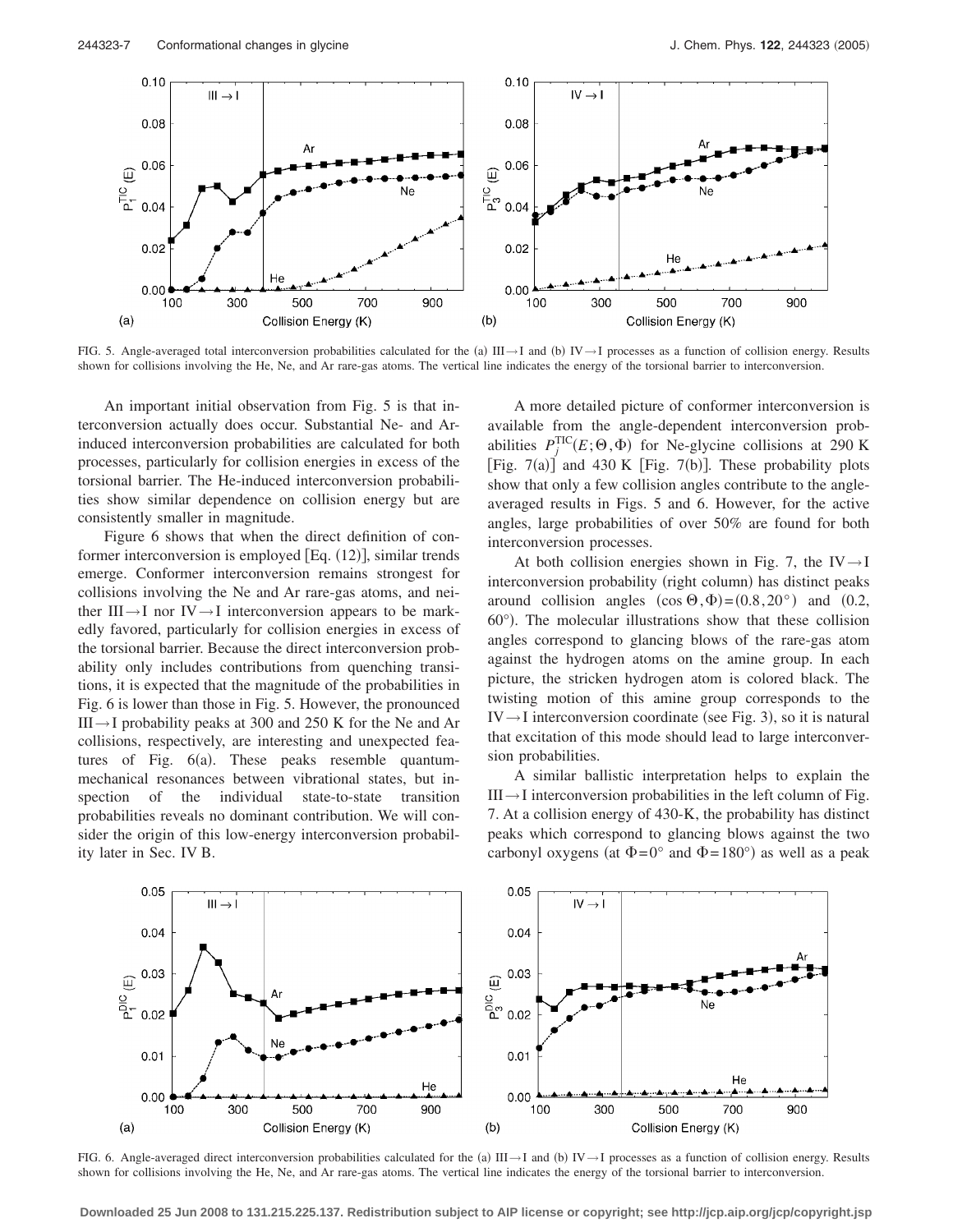

FIG. 7. Angle-dependent total interconversion probabilities for Ne-glycine collisions at energy (a) 290 K and (b) 430 K. Results for the III $\rightarrow$ I process are in the left column; results for the IV $\rightarrow$ I process are in the right column. The molecular diagrams illustrate collision angles corresponding to large interconversion probability. Part (c) presents the calculated collision times for the two interconversion processes.

at  $\Phi$ =90° which corresponds to a perpendicular blow to the carbonyl group. The probability peak for the perpendicular collision  $(\Phi = 90^{\circ})$  disappears in the lower-energy collisions, whereas the other peaks remain relatively unchanged.

The angle dependence of the calculated collision times in Fig. 7(c) clearly correlates with that of the probabilities in Figs. 7(a) and 7(b). Longer collision times are generally calculated at angles leading to interconversion. However, we also note that the length of the collision time appears to correlate with the type of collision that occurs. For the  $III \rightarrow I$  interconversion process, the collision time is much longer (6–7 ps) for collisions at  $\Phi = 0^\circ$  and  $\Phi = 180^\circ$  (which cause interconversion at both  $290$  and  $430$  K) than at  $\Phi$ =90° (which only cause interconversion at the higher energy). No evidence of long collision times is seen for the

 $IV \rightarrow I$  interconversion process, indicating that fast collisions taking less than 4 ps occur at both 290 and 430 K.

To explore whether our calculations of collision-induced conformer interconversion are most sensitive to either (a) the mass of the rare-gas atom or (b) the potential energy of interaction between the rare-gas atom and the glycine molecule, we reconsider the angle-averaged total probability of IV $\rightarrow$ I interconversion in Fig. 8. Figure 8(a) presents interconversion probabilities for the various interaction potentials, assuming in each case that the mass of the colliding atom is equal to that of the He atom. In Fig.  $8(b)$ , the results for the three interaction potentials are again presented, but the mass of the colliding atom is set to that of the Ne atom. Comparison of Figs.  $8(a)$  and  $8(b)$  to each other and to Fig. 5(b) clearly reveals that the mass of the colliding rare-

**Downloaded 25 Jun 2008 to 131.215.225.137. Redistribution subject to AIP license or copyright; see http://jcp.aip.org/jcp/copyright.jsp**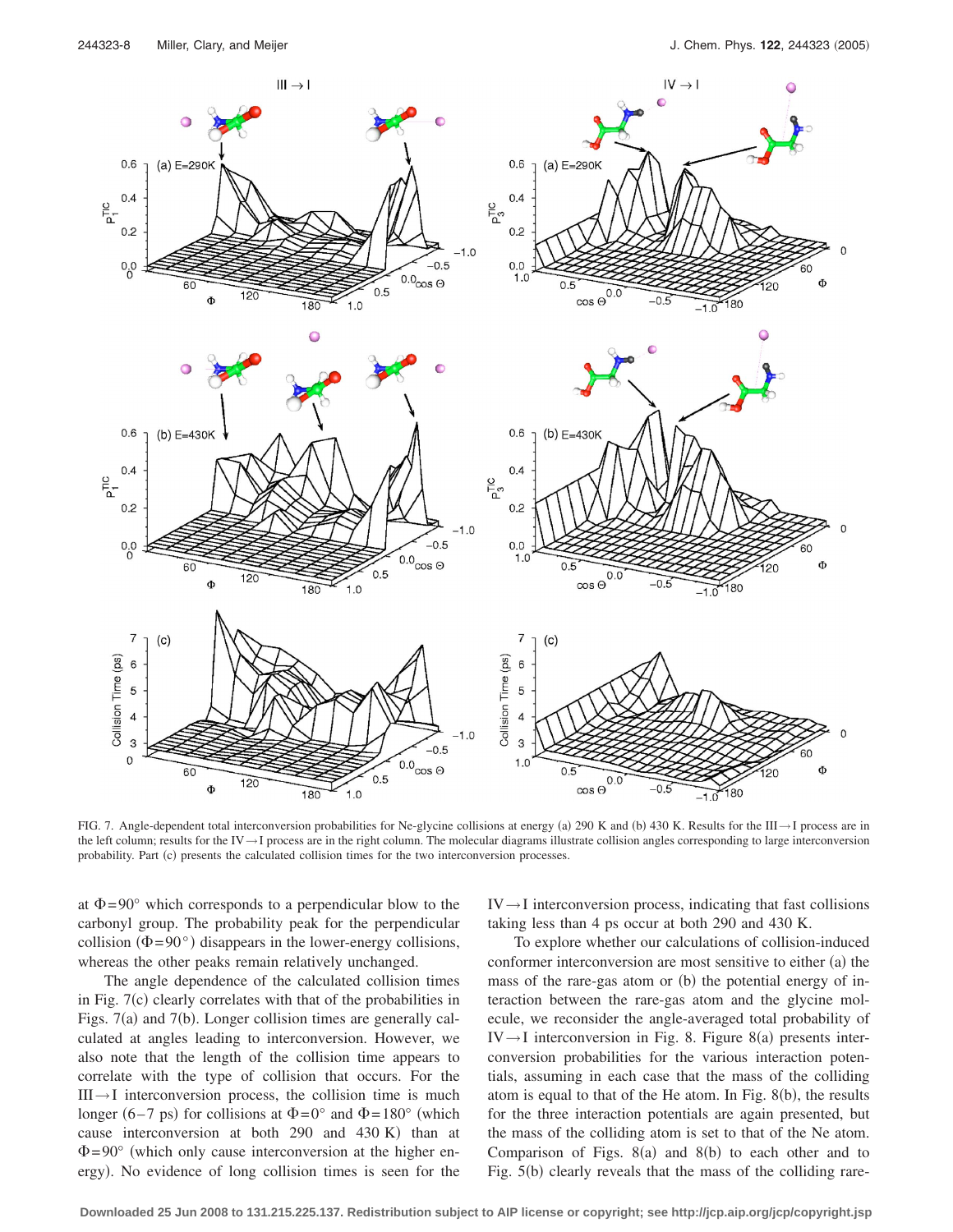

FIG. 8. Angle-averaged total interconversion probabilities calculated for the IV $\rightarrow$ I process as a function of energy. In (a), the colliding atom mass is set to that of He for all three interaction potentials. In (b), the colliding atom mass is set to that of Ne for all three interaction potentials. The agreement between the two plots indicates that the interconversion probability is more sensitive to the interaction potential than the mass of the colliding atom.

gas atom has little impact on the IV→I conformer interconversion. The degree of interconversion is much more dependent on the interaction potential of the colliding atom, with the weakly attractive interaction potentials of the Ne and Ar atoms causing more interconversion than the purely repulsive potential of the He atom.

### **B. Conformer interconversion mechanisms**

Comparison of the results in Figs. 5–7 reveals an interesting difference in the  $III \rightarrow I$  and  $IV \rightarrow I$  interconversion processes: The calculated III→I probabilities appear to be sensitive to whether the collision energy is higher or lower than the torsional potential-energy barrier, whereas the IV $\rightarrow$ I interconversion probabilities do not. In Fig. 5(a), and even more dramatically in Fig.  $6(a)$ , the energy dependence of the interconversion probability is very different for collisions with energy higher and lower than that indicated by the vertical line. No such change in energy dependence is seen in Figs. 5(b) and 6(b). Furthermore, in the left column of Fig. 7, a probability peak for III $\rightarrow$ I interconversion at  $\Phi$ =90° is calculated only at the collision energy which exceeds the torsional barrier (430 K). This peak disappears for the collision energy which is lower than the torsional barrier (290 K), leaving interconversion to occur only at  $\Phi = 0^{\circ}$  and  $\Phi$ =180°. In the right column of this figure, the IV $\rightarrow$ I probabilities are again insensitive to whether the collision energy exceeds the torsional barrier.

Because III→I interconversion corresponds to rotation about the heavy C–C bond, it is likely that it proceeds via a classical mechanism. Therefore, collision-induced III→I interconversion should occur in two regimes, determined by whether the collision energy is higher or lower than the barrier energy. In the higher-energy regime, the energy of the collision is sufficient to "knock" conformer III over the torsional barrier into conformer I. In the lower-energy regime, the collision will not be strong enough to classically surmount the barrier via purely repulsive energy transfer, so interconversion will only occur if the torsional barrier is somehow diminished by attractive interactions between the rare-gas atom and the glycine molecule.

Figure 9 illustrates the lowering effect of the colliding Ar atom on the barrier to  $III \rightarrow I$  interconversion. The curves in the figure represent the sum of the C–C torsional potential  $v_1(\phi_1)$  [Eq. (1)] and the the glycine-Ar interaction potential  $V_I(R, \phi_1; \Theta, \Phi)$  [Eqs. (3) and (13)] for a given collision angle and various fixed values of the collision distance *R*. The solid curve in Fig. 9, which corresponds to infinite separation between the glycine molecule and the colliding atom  $(R = \infty)$ , is identical to that of the C–C torsional potential presented in Fig. 4. At  $R=9.2a_0$ , the van der Waals interaction between the Ar atom and the atoms of the glycine molecule stabilizes the entire torsional potential. At  $R=8.3a_0$  and  $R=7.9a_0$ , the energy of the barrier to III  $\rightarrow$ I interconversion continues to decrease, even as repulsive features at  $\phi_1 = 180^\circ$  and  $\phi_1 = 0^\circ / 360^\circ$  begin to emerge. Figure 9 suggests that the Ar atom substantially reduces the  $III \rightarrow I$  interconversion barrier, thus enabling interconversion at lower collision energies. It follows that the Ar atom is a catalyst for the conformer interconversion process.



FIG. 9. The sum of the C–C torsional potential and the glycine-Ar interaction potential at various fixed values of the collision distance *R*. The barrier to III→I conformer interconversion lowers as the Ar atom approaches. The collision angle used in this figure is  $(\cos \Theta, \Phi) = (-0.3, 180^{\circ})$ .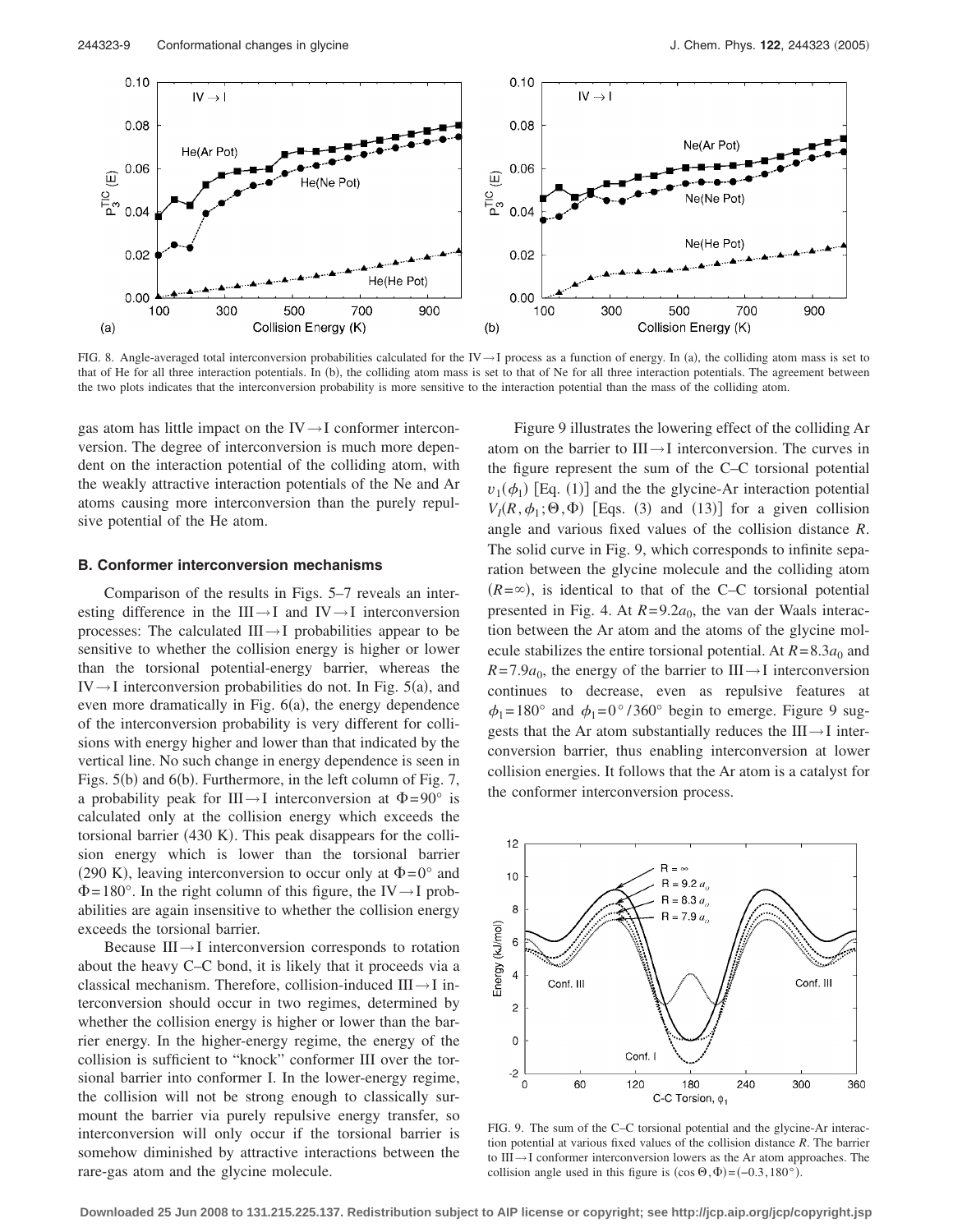

FIG. 10. [(a) and (b)] The barrier to III→I interconversion as a function of the collision distance *R*. (c) The barrier to IV→I interconversion as a function of the collision distance *R*. The collision angle used for each plot is specified. The Ne and Ar colliding atoms give rise to a substantial barrier-lowering effect; the He colliding atom does not.

In Fig.  $10(a)$ , we plot the energy of the barrier to  $III \rightarrow I$  interconversion (relative to the minimum potential energy of conformer III at  $R = \infty$ ) as a function of the collision distance  $R$ . The collision angle in Fig.  $10(a)$  is the same as was considered in Fig. 9. As was seen before, the Ar atom reduces the III→I interconversion barrier as it approaches the glycine molecule. In fact, at  $R=6.7a_0$ , we see that the barrier disappears entirely, suggesting that gas-phase collisions between Ar and glycine will facilitate some III→I interconversion even at very low collision energies. The Ne atom is seen to have a similar, but less dramatic, effect on the interconversion barrier. The He atom, which has no attractive van der Waals term in our treatment, does not lower the barrier at all.

Figure 10(a) explains the nonzero probability of Ne- and Ar-induced III→I interconversions at collision energies below that of the torsional barrier for the isolated glycine molecule [Figs.  $5(a)$  and  $6(a)$ ]. A purely classical interconversion mechanism is made possible by the barrier-lowering effect of the van der Waals interaction between the Ne and Ar colliding atoms and the atoms of the glycine molecule. Figure 10(a) also explains the complete absence of He-induced  $III \rightarrow I$  interconversion in this low-collision-energy regime [Figs.  $5(a)$  and  $6(a)$ ]. Because the He atom does not experience attractive interactions with the atoms of the glycine molecules, it does not catalyze the interconversion process in the same way as the heavier colliding atoms.

In Fig. 10(b), we present the III $\rightarrow$ I interconversion barrier for the approach of the rare-gas atoms from a different collision angle. For the Ne and Ar atoms, the barrierlowering effect is calculated to be smaller than was seen in Fig.  $10(a)$ .

Comparison of the Ne results in Figs.  $10(a)$  and  $10(b)$ yields a simple explanation for the energy dependence of the interconversion probability peak at  $\Phi = 90^\circ$  in the left column of Fig. 7. The collision angle used to generate Fig.  $10(a)$ corresponds to the  $III \rightarrow I$  interconversion probability peak  $\Phi$ =180° in Fig. 7, which is found at *both* collision energies  $(290 \text{ and } 430 \text{ K})$ . The collision angle used to generate Fig. 10(b) corresponds to the probability peak  $\Phi = 90^\circ$ , which is found *only* at the higher collision energy (430 K). In Fig.

10(a), the Ne interconversion barrier drops well below the horizontal line indicating a collision energy of 290 K. It follows that interconversion should occur at  $\Phi$ =180°, even at the lower collision energy. However, in Fig. 10(b), the Ne interconversion barrier does *not* drop below 290 K, explaining the virtual absence of the  $\Phi = 90^\circ$  probability peak at 290 K in the left column of Fig. 7.

Finally in Fig.  $10(c)$ , we present the effect of the colliding atom on the  $IV \rightarrow I$  interconversion barrier. The collision angle employed in this figure is  $(\cos \Theta, \Phi) = (0.2, 54^{\circ})$ , which corresponds to a large Ne-induced interconversion probability at both 290 and 430 K in the right column of Fig. 7. As in Fig.  $10(a)$ , the Ne interconversion barrier drops below the horizontal line for 290 K, indicating that a classical interconversion mechanism is available even at this lower collision energy. Again, the He atom does not give rise to any lowering of the interconversion barrier.

Given the fact that the He atom does not lower the  $IV \rightarrow I$  interconversion barrier, it is notable that substantial He-induced interconversion is calculated at collision energies below that of the interconversion barrier for the bare glycine molecule in Fig. 5(b). No classical mechanism exists for this interconversion process, since the energy of the He atom is insufficient to knock conformer IV over the barrier and the interaction potential He atom is unable to lower the barrier. All the interconversion probability observed in this lowenergy regime must therefore arise from quantum effects.

The distinctly quantum-mechanical nature of the  $IV \rightarrow I$ interconversion process is evident from the  $\phi_3$  vibrational energies and eigenfunctions in Fig. 4. The torsional eigenfunctions tunnel far into the interconversion barrier, so that upon collision with a rare-gas atom, the initial vibrational state of conformer IV readily couples to energetically close conformer I vibrational states. Furthermore, the large zeropoint energy of conformer IV diminishes the effective barrier height to  $IV \rightarrow I$  interconversion. Both of these factors facilitate IV $\rightarrow$ I interconversion and render the calculated IV $\rightarrow$ I interconversion probabilities less sensitive to whether the collision energy is above or below the energy of the torsional barrier than the calculated III→I interconversion probabilities.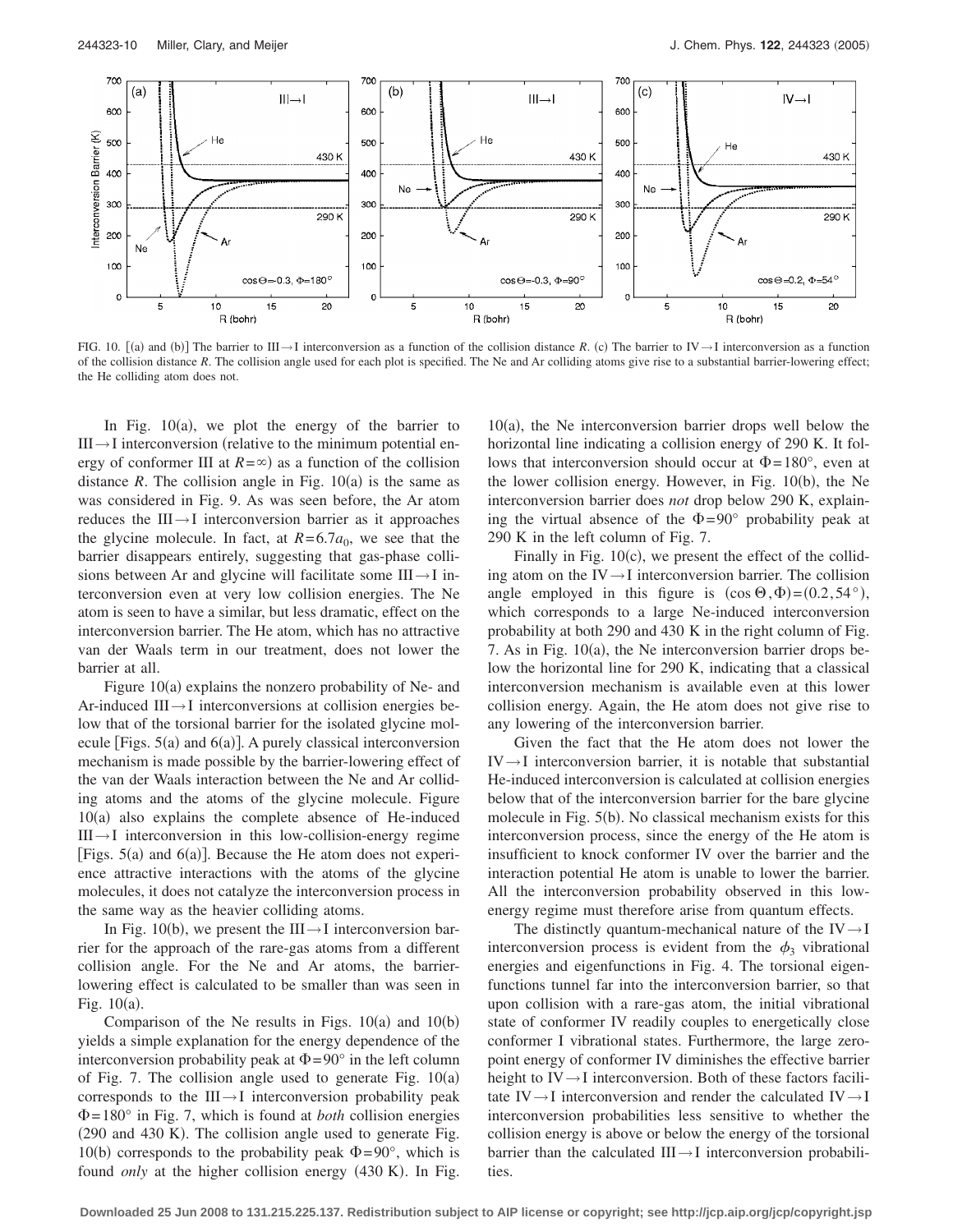

FIG. 11. Infrared-absorption spectra calculated for the distribution of glycine conformers at 438 K without interconversion of conformer IV (top) and with interconversion of conformer IV (middle). The bottom curve shows the difference between these two spectra. The conformer IV symmetric −CH<sub>2</sub> stretch at 2875 cm<sup>-1</sup> is well separated from other absorptions.

# **C. Detection of conformer IV**

In the previous sections, we present evidence for the collision-induced interconversion of both conformers III and IV to conformer I. We find that the degree to which interconversion occurs is dependent on three factors: (1) the energy of collision, (2) the interaction potential between glycine and the colliding atom, and (3) the angle at which the colliding atom approaches the glycine molecule. Furthermore, based on the energy dependence of the two interconversion processes, we conclude that  $III \rightarrow I$  interconversion proceeds by classical barrier-crossing mechanisms, whereas  $IV \rightarrow I$  interconversion can also exhibit a quantum tunneling mechanism. However, the central question remains: Is conformer IV stable enough to be detected experimentally?

Figure 5 shows that for most of the collision energies reported in this study, we calculate very little difference in the angle-averaged probability of interconversion for the III $\rightarrow$ I and IV $\rightarrow$ I processes. We now consider these results in the context of two important experimental observations: (1) When the glycine molecules are evaporated at  $\sim$  500 K and subjected to free-jet expansion in a stream of argon gas, conformer III is not observed using microwave spectroscopy.<sup>16</sup> (2) When glycine molecules are evaporated at 410–440 K and deposited in a matrix of Ne, Ar, or Kr atoms on a sufficiently cold substrate  $(<13 K$ ), conformer III is conclusively observed using IR spectroscopy.18

To explain observation (1), conformer III was concluded to have undergone total interconversion during free-jet expansion in the Ar carrier gas,<sup>17</sup> which suggests that during expansion, glycine-Ar collisions occur at sufficient energy to facilitate  $III \rightarrow I$  interconversion. Although it is difficult to precisely relate our single-collision calculations with the multiple-collision process that occurs experimentally, we still note that our results are consistent with this observation, predicting substantial Ar-induced III→I interconversion for collision energies at and below  $500 \text{ K}$  [Fig.  $5(a)$ ]. Because  $IV \rightarrow I$  interconversion probabilities of similar magnitude are calculated in this range, it is not surprising to find that conformer IV was not observed after free- jet expansion, either.

Observation (2) has interesting consequences for our results. In the matrix-IR experiment, regardless of whether the glycine sample is cooled in the presence of Ne, Ar, or Kr rare-gas atoms, conformer III is still conclusively observed. This clearly indicates that substrate deposition is a more sudden cooling process (in the sense that less interconversion occurs) than free-jet expansion. In fact, because our results in Fig. 5(a) show that Ar-induced interconversion remains substantial even at 100 K, it seems that the collisions relevant to matrix cooling occur at energies lower than those explicitly considered in the current study. As a result, without performing lower-energy scattering calculations, it is difficult to determine from our results whether conformer IV can be expected to survive under the conditions of Ar and Ne matrix cooling that preserve conformer III.

However, one important prediction can be made. Figure 5(b) shows that the total probability of He-induced IV $\rightarrow$ I conformer interconversion is virtually zero at 100 K. Therefore, if we (a) use the conclusion from the previous paragraph that matrix deposition cooling corresponds to collision energies below 100 K, (b) assume that cooling by deposition of molecules in He droplets is at least as sudden as matrix cooling and thus also corresponds to collisions below  $100 \text{ K}$ ,  $64-68$  and (c) assume that the probability for Heinduced interconversion in Fig. 5(b) remains zero for all collision energies below 100 K, we may finally predict that conformer IV *is* present in experiments involving the deposition of glycine molecules in He droplets.

Huisken *et al.* have studied the IR spectrum of glycine molecules trapped in helium droplets and only report the detection of conformers I–III.<sup>21</sup> However, this work focused almost exclusively on the O–H stretching frequency of the various glycine conformers. Because the −OH group is not directly involved in the intramolecular hydrogen bonds of either conformer I or conformer IV, it may be very difficult to differentiate between the two conformers using that absorption band alone. In fact, a subsequent theoretical study of the anharmonic frequencies of the various glycine conformers suggests that it would be difficult to distinguish between conformers I and IV based on any of the  $C=O$ , N–H, or O–H stretching absorption bands. $^{24}$ 

We illustrate the difficulty of detecting conformer IV using IR spectroscopy in Fig. 11, which shows the calculated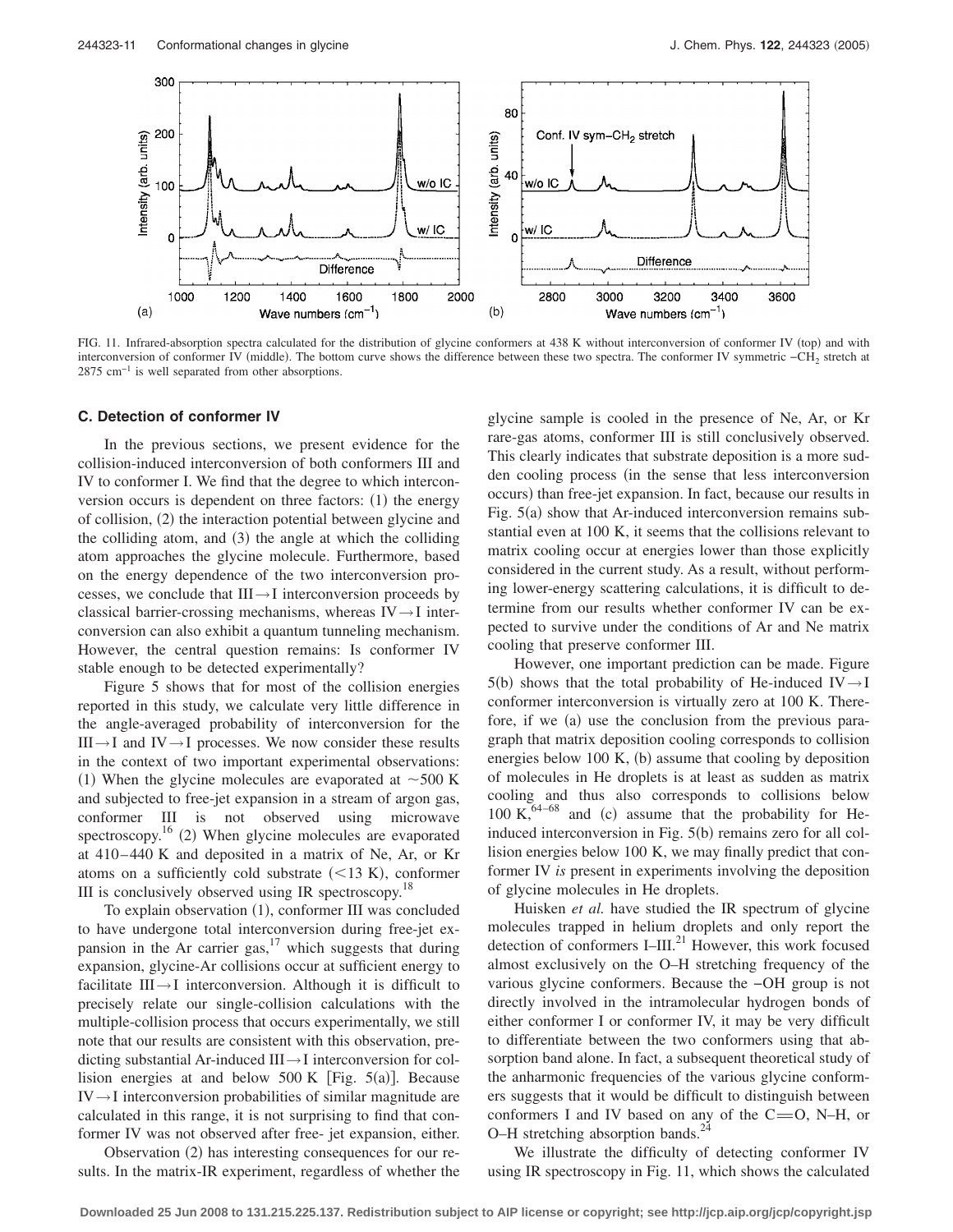IR spectrum for two different populations of glycine. The construction of the spectra for the figure is explained in Sec. III E.) The top spectrum in Fig. 11 [without interconversion (IC)] corresponds to the equilibrium distribution of glycine conformers I–IV at 438 K. The calculated conformer populations at this temperature, without interconversion of conformer IV, are presented in Table I. The middle spectrum in Fig. 11 (with IC) shows the total IR spectrum of glycine at 438 K, assuming that all of the population of conformer IV has interconverted to conformer I (see Table I, with interconversion). The bottom curve shows the difference between the total IR spectrum of glycine calculated with and without the presence of conformer IV.

Figure 11 shows how difficult it is to discern the presence of conformer IV from the combined IR spectrum of the glycine conformers. In particular, there is no unique indication of conformer IV in the −OH and −NH stretching regions above 3200 cm<sup>-1</sup>. Similarly, in the C= $O$  stretching region around 1800 cm−1, the small calculated differences might be difficult to characterize experimentally. However, we do find at least one clear peak that uniquely corresponds to conformer IV. It is the symmetric  $-CH<sub>2</sub>$  stretching frequency at 2875 cm−1. We calculate no fundamental absorption band from any other conformer within 75 cm−1 of this peak, and previous anharmonic frequency calculations also suggest that it is well separated. $^{24}$  Even when all overtone and combination bands are considered, the only absorption arising from a different conformer that is calculated within 20 cm−1 of this peak is a conformer II combination band calculated at 2879 cm<sup>-1</sup>. Although it is not a very strong spectral feature, our calculations suggest that the fundamental absorption band for the symmetric  $CH<sub>2</sub>$  stretching mode at approximately 2875 cm<sup>-1</sup> is measurable and would conclusively indicate the presence of conformer IV in a helium droplet.

# **V. CONCLUSIONS**

Matrix-IR studies have successfully characterized conformers I–III of glycine, but conformer IV has yet to be conclusively observed. In light of its expected thermodynamic stability, the absence of conformer IV has previously been attributed to conformer interconversion during the dynamics of cooling.

To explore this problem, we present quantum dynamical calculations of the collision-induced interconversion of glycine conformers III and IV. For both conformers, there are cases for which we find substantial probabilities of interconversion. The calculated probabilities are dependent on several factors, including the energy of the collision, the strength of the glycine-atom interaction, and the angle at which the colliding atom approaches the glycine molecule. We conclude that  $III \rightarrow I$  interconversion is a classical mechanical process that is facilitated at low collision energies by the catalytic effect of the Ne- and Ar-glycine interaction potentials. For the  $IV \rightarrow I$  interconversion process, we find a similar catalytic effect as well as evidence for interconversion via quantum tunneling.

However, our calculations present little indication that conformer IV interconverts more readily than the consistently observed conformer III. Although we cannot conclusively address whether IV→I interconversion occurs during Ne- and Ar-matrix depositions, our evidence suggests that conformer IV will be found in helium droplets. Anharmonic vibrational frequency calculations suggest that the redshifted IR-absorption band for the symmetric  $-CH<sub>2</sub>$  stretching mode will provide a clear indication of the elusive conformer.

The results and conclusions presented in this work are, as always, subject to the quality of the assumptions employed. In particular, the calculated interconversion probabilities are certainly dependent on the torsional potentials and the glycine-atom interaction potentials that we have used. Furthermore, the employed dynamical approximations could possibly affect the details of our calculations. Throughout the paper, we have stressed the limitations of our singlecollision treatment of collisional cooling. We also note that steering effects, non-*S*-wave scattering transitions, and the explicit participation of nontorsional modes during interconversion have been neglected. However, regardless of these approximations, the current paper presents a detailed theoretical treatment of collision-induced conformer interconversion that will form the basis of our future efforts to accurately describe dynamical cooling.

### **ACKNOWLEDGMENTS**

Two of the authors (T.F.M. and D.C.C.) acknowledge fellowships from the National Science Foundation and the Leverhulme Trust, respectively. Another author (A.J.H.M.M.) acknowledges funding from the University of Sheffield. The authors thank Dr. Pierre Çarçabal for his helpful comments.

- <sup>1</sup>G. Junk and H. Svec, J. Am. Chem. Soc. **85**, 839 (1963).
- <sup>2</sup>K. Iijima, K. Tanaka, and S. Onuma, J. Mol. Struct. **246**, 257 (1991).
- <sup>3</sup> S. Vishveshwara and J. A. Pople, J. Am. Chem. Soc. **99**, 2422 (1977).
- <sup>4</sup>H. L. Sellers and L. Schäfer, J. Am. Chem. Soc. **100**, 7728 (1978).<br><sup>5</sup> B. D. Brown, B. D. Godfrow, J. W. V. Storoy, and M. B. Bossoz, J. Cl
- <sup>5</sup> R. D. Brown, P. D. Godfrey, J. W. V. Storey, and M. P. Bassez, J. Chem. Soc., Chem. Commun. **1978**, 547.
- <sup>6</sup> R. D. Suenram and F. J. Lovas, J. Mol. Spectrosc. **72**, 372 (1978).
- ${}^{7}$ L. Schäfer, H. L. Sellers, F. J. Lovas, and R. D. Suenram, J. Am. Chem. Soc. **102**, 6566 (1980).
- $R^8$ R. D. Suenram and F. J. Lovas, J. Am. Chem. Soc. **102**, 7810 (1980).
- $^{9}$ M. Ramek, V. K. W. Cheng, R. F. Frey, S. Q. Newton, and L. Schäfer, J. Mol. Struct.: THEOCHEM 235, 1 (1991).
- $^{10}$ R. F. Frey, J. Coffin, S. Q. Newton, M. Ramek, V. K. W. Cheng, F. A. Momany, and L. Schäfer, J. Am. Chem. Soc. 114, 5369 (1992). Momany, and L. Schäfer, J. Am. Chem. Soc. **114**, 5369 (1992).<br><sup>11</sup> J. H. Jensen and M. S. Gordon, J. Am. Chem. Soc. **113**, 7917 (1991)
- <sup>11</sup> J. H. Jensen and M. S. Gordon, J. Am. Chem. Soc. 113, 7917 (1991).<br><sup>12</sup> A. G. Császár, J. Am. Chem. Soc. 114, 9568 (1992).
- 
- <sup>12</sup> A. G. Császár, J. Am. Chem. Soc. **114**, 9568 (1992).<br><sup>13</sup> C. H. Hu, M. Shen, and H. F. Schaefer III, J. Am. Chem. Soc. **115**, 2923  $(1993).$ . 14F. Barone, C. Adamo, and F. Lelj, J. Chem. Phys. **<sup>102</sup>**, 364 1995-
- <sup>14</sup> F. Barone, C. Adamo, and F. Lelj, J. Chem. Phys. **102**, 364 (1995).<br><sup>15</sup> A. G. Császár, J. Mol. Struct. **346**, 141 (1995).
- 
- <sup>15</sup> A. G. Császár, J. Mol. Struct. **346**, 141 (1995).<br><sup>16</sup> P. D. Godfrey and R. D. Brown, J. Am. Chem. Soc. **117**, 2019 (1995).
- <sup>17</sup>P. D. Godfrey, R. D. Brown, and F. M. Rodgers, J. Mol. Struct. **376**, 65  $(1996)$ .
- $^{18}$ I. D. Reva, A. M. Plokhotnichenko, S. G. Stepanian, A. Y. Ivanov, E. D. Radchenko, G. G. Sheina, and Y. P. Blagoi, Chem. Phys. Lett. **232**, 141  $(1995).$
- $^{19}$  A. Y. Ivanov, A. M. Plokhotnichenko, V. Izvekov, G. G. Sheina, and Y. P. Blagoi, J. Mol. Struct. **408/409**, 459 (1997).
- $^{20}$  S. G. Stepanian, I. D. Reva, E. D. Radchenko, M. T. S. Rosado, M. L. T. S. Duarte, R. Fausto, and L. Adamowicz, J. Phys. Chem. A **102**, 1041  $(1998)$
- $21$ F. Huisken, O. Werhahn, A. Y. Ivanov, and S. A. Krasnokutski, J. Chem. Phys. 111, 2978 (1999).